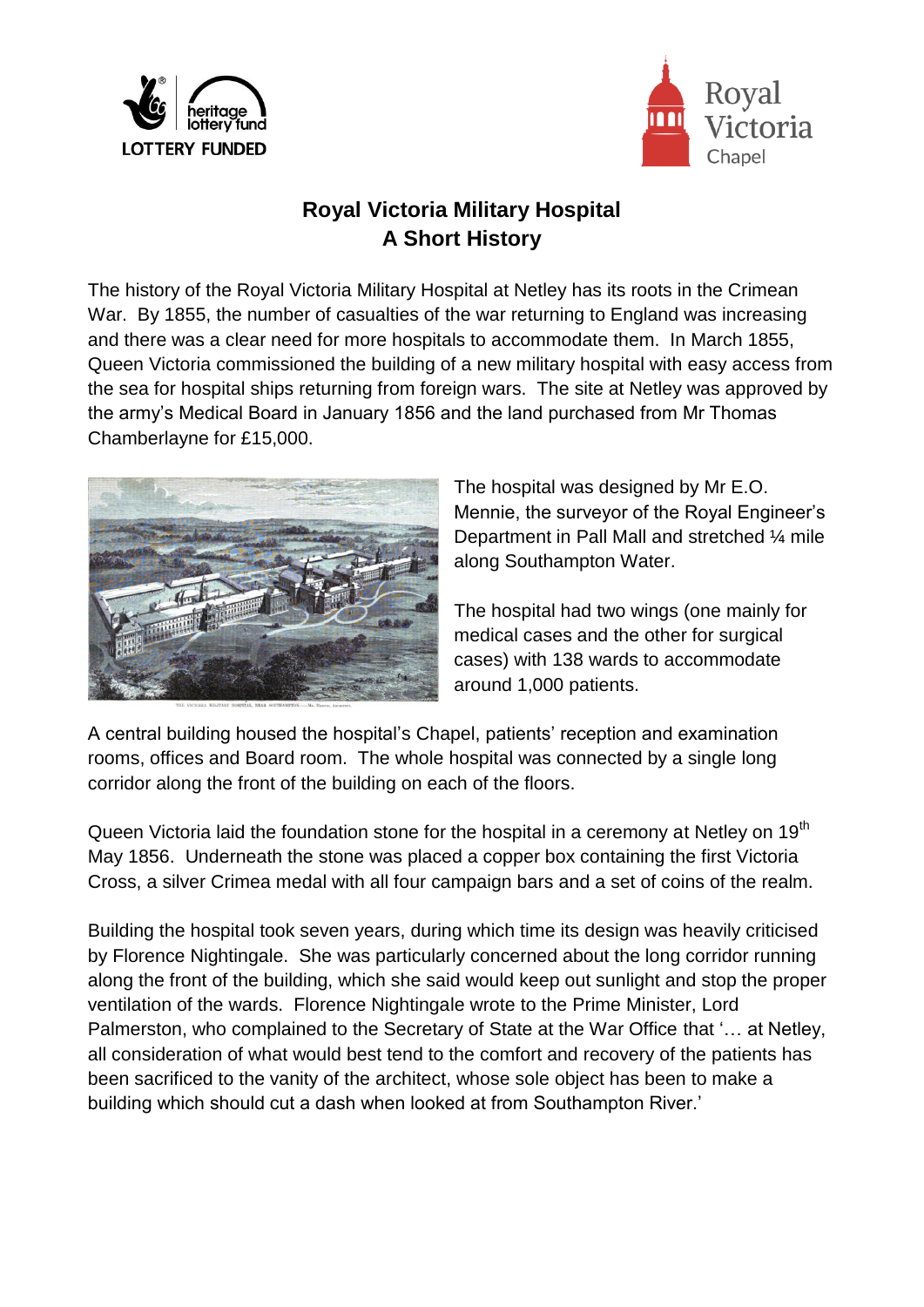





The first patients were admitted in March 1863 and Queen Victoria made her first visit to the hospital on  $8<sup>th</sup>$  May 1863.

This was her first public appearance after the death of Prince Albert in 1861 and brought the hospital into the public eye.

The hospital received the sick and wounded from India and other colonies where British troops were based, as well as from the Egyptian campaigns of 1882 and 1885. However it was not until the Boer War (1899-1902) that the hospital was fully occupied.



The Army Medical School was established in Chatham in 1860 and moved to Netley when the hospital opened in 1863. Its purpose was to train Medical Officers for the British Army.

As well as lecture rooms, the operating theatre was set up with benches for 100 spectators and the hospital had its own natural history and medicine museum which was used for teaching purposes.

Netley became a leading institution for medical research and advancements in treatment, particularly for tropical diseases. It was at Netley that Sir Almroth Wright, who was Professor of Pathology at the hospital, developed the first vaccination against typhoid.

Florence Nightingale was retained by the War Office after the Crimean and wrote a handbook on The Introduction of Female Nursing into Military Hospitals. Nurses were officially appointed to work at Netley and other military hospitals from 1866 and the Army Nursing Service was established in 1881. Nursing Sisters, trained at Netley, were sent to work in hospitals in Aldershot, Gosport, Portsmouth, Devonport, Dover, Shorncliffe, Canterbury, the Curragh (Ireland), Malta and Gibraltar, as well as overseas.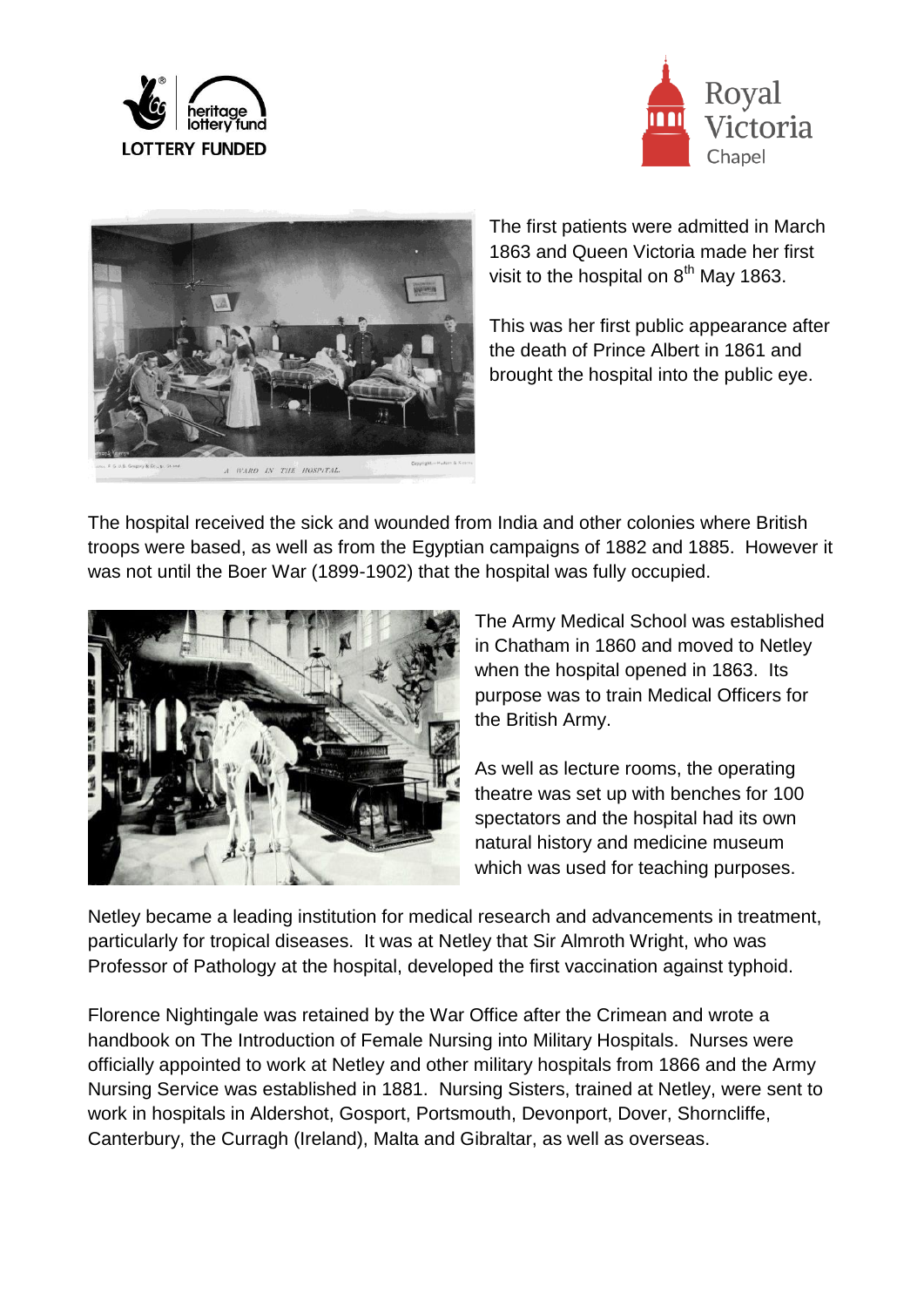





In World War 1, the seriously wounded were evacuated back to England with what were called 'Blighty' wounds. The hospital ships went into Southampton docks and casualties were brought round by ambulance train – the hospital's station and trainline was added in 1900. During the war, the capacity of the hospital was increased with the addition of a temporary hospital at the back of the site by the Red Cross

The Red Cross hospital was like a Field Hospital and had its own operating theatre, ward huts, isolation huts, stores, kitchens, recreation and dining rooms and accommodation for nurses and staff. Huts, beds and hospital equipment were sponsored by individuals, villages and districts. Lord Iveagh of the Guinness family donated the Irish Hospital at Netley, whilst fundraising across Wales led to the building of the Welsh Hospital in October 1914 with beds for 100 patients.



Netley's most famous World War 1 patient was the war poet Wilfred Owen, who was briefly treated at the hospital in June 1917 for physical and mental exhaustion.

At the start of World War 2, the hospital was one of the main muster points for medical staff being posted to France with the British General Hospitals and the Queen Alexandra's Imperial Military Nursing Service (QAIMNS). After the evacuation of Dunkirk in 1940, the hospital was filled to capacity and it remained fully occupied for the next four years.



In January 1944, control of the hospital was transferred to the Americans to give them a medical base on the south coast. The US Army moved into a new single-storey building at the back of the site, whilst the US Navy set up in the main hospital buildings. The Navy nurses were not impressed with what they found – two of them later reported that, 'the grounds outside the buildings were beautiful, with wonderful surroundings and the view of the water,' but the hospital itself was 'a very cold monstrosity… terribly cold and damp and certainly not conducive to treating patients.'